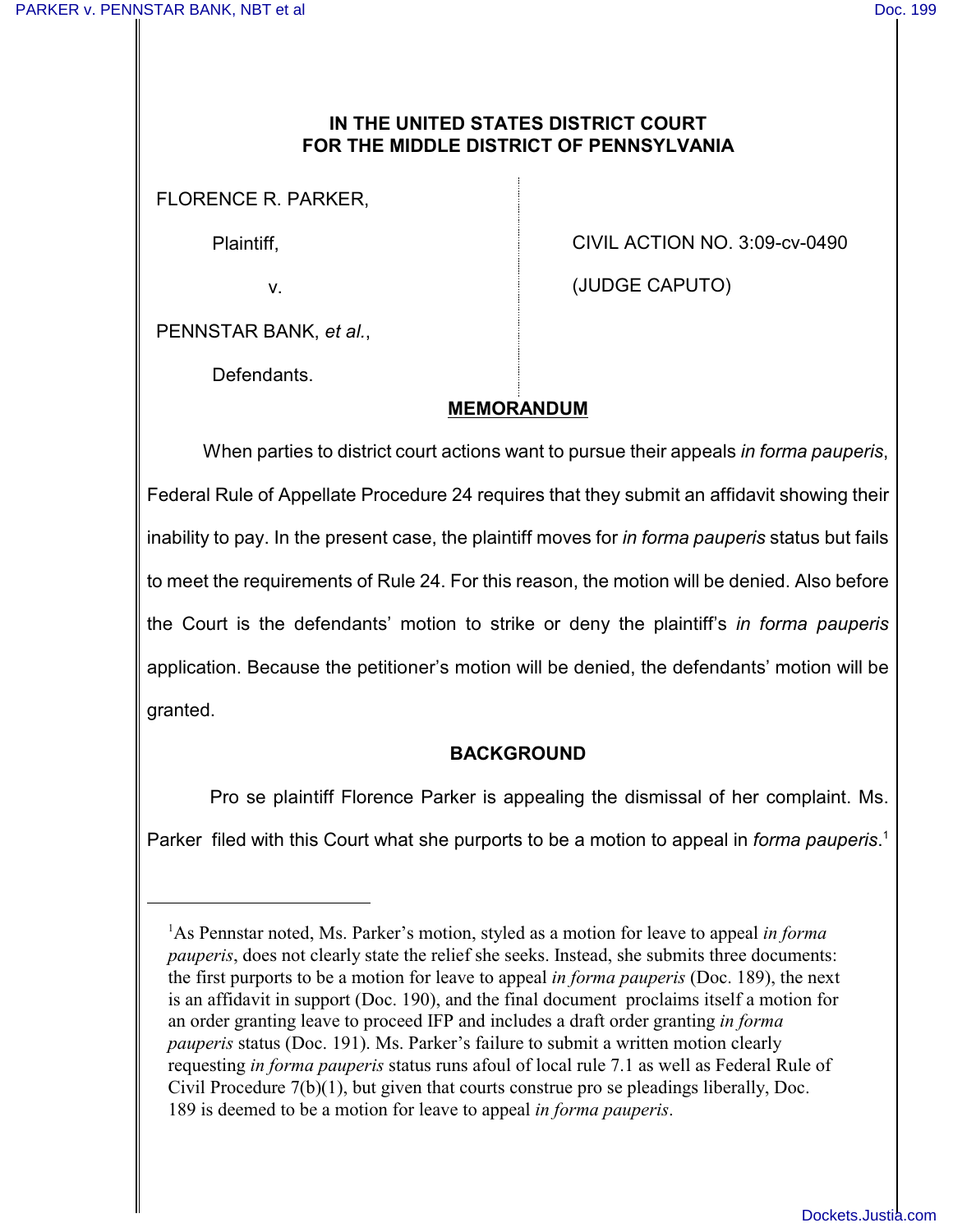(Doc. 189.) She accompanied her motion with an affidavit describing her financial situation. (Doc. 190.) She noted that she is employed and earns \$18.75 per hour, but has not worked or received a paycheck since June 9, 2010, due to lack of available work. (*Id.* At 3.) She stated that she owns a vehicle and real estate, estimated the value of her real estate, and noted that her grandson depends on her for support.

Defendants Pennstar Bank *et al.* (collectively "Pennstar") oppose her motion. (Doc. 193). Pennstar objects on two grounds: first, Ms. Parker fails to comply with court rules, and second, she is estopped from claiming she has not received pay because her bankruptcy filings state otherwise.

#### **ANALYSIS**

The Court will review Ms. Parker's motion to proceed *in forma pauperis* in accordance with Rule 24(a)(1) of the Federal Rules of Appellate Procedure. This rule requires that a party wishing to proceed *in forma pauperis* file a motion in the district court, with an affidavit that "(A) shows in the detail prescribed by Form 4 of the Appendix of Forms the party's inability to pay or to give security for fees and costs; (B) claims an entitlement to redress; and (C) states the issues that the party intends to present on appeal." FED. R. APP. P. 24(a)(1).

Form 4 sets forth in great detail the financial situations of parties moving to proceed *in forma pauperis*. The parties must complete an extensive form detailing all sources of income. Additionally, they must give their employment history and their spouse's. All assets and their estimated values must be listed. Furthermore, all monthly family expenses must be carefully delineated.

Ms. Parker failed to describe her monthly expenses, her employment history, and the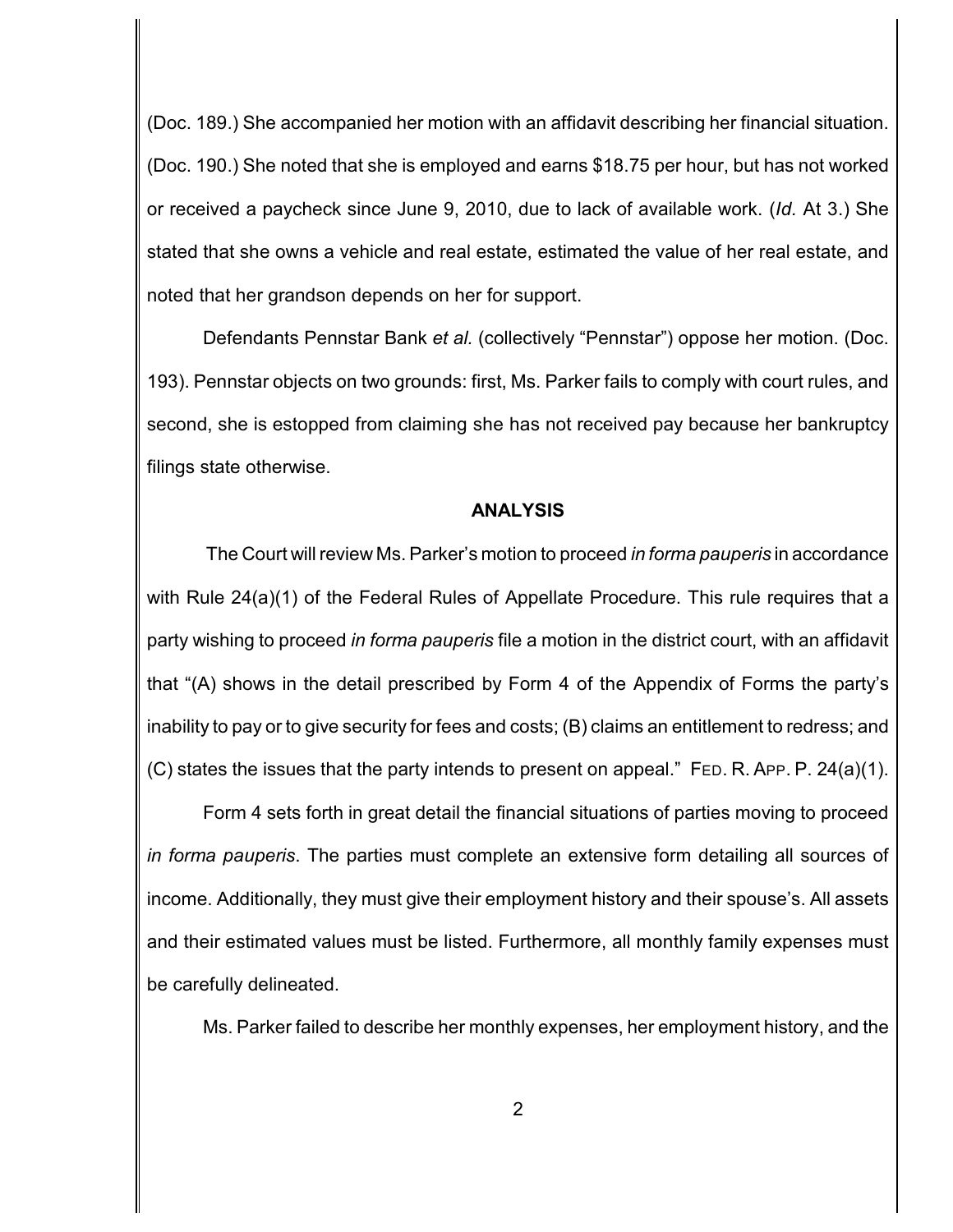value of any assets other than her real estate. Even construing her motion liberally in accordance with her pro se status, *see United States v. Miller*, 197 F.3d 644, 648 (3d Cir. 1999), the Court finds that Ms. Parker has not shown "in the detail prescribed by Form 4 of the Appendix of Forms [her] inability to pay" under Rule 24(a)(1)(A). Because Ms. Parker fails to meet this requirement, her motion to proceed *in forma pauperis* will be denied.

Because Ms. Parker fails to meet Rule 24's threshold requirements, the Court does not reach the issues raised by Pennstar's brief in opposition. Pennstar's motion to strike or deny Ms. Parker's motion will be granted.

### **CONCLUSION**

Ms. Parker's motion to proceed *in forma pauperis*, (Doc. 189), will be DENIED, and Pennstar's motion to strike or deny Ms. Parker's motion, (Doc. 193), will be GRANTED. An order to this effect follows.

September 10, 2010 *September 10, 2010 Is/ A. Richard Caputo* Date **A. Richard Caputo** A. Richard Caputo

United States District Judge